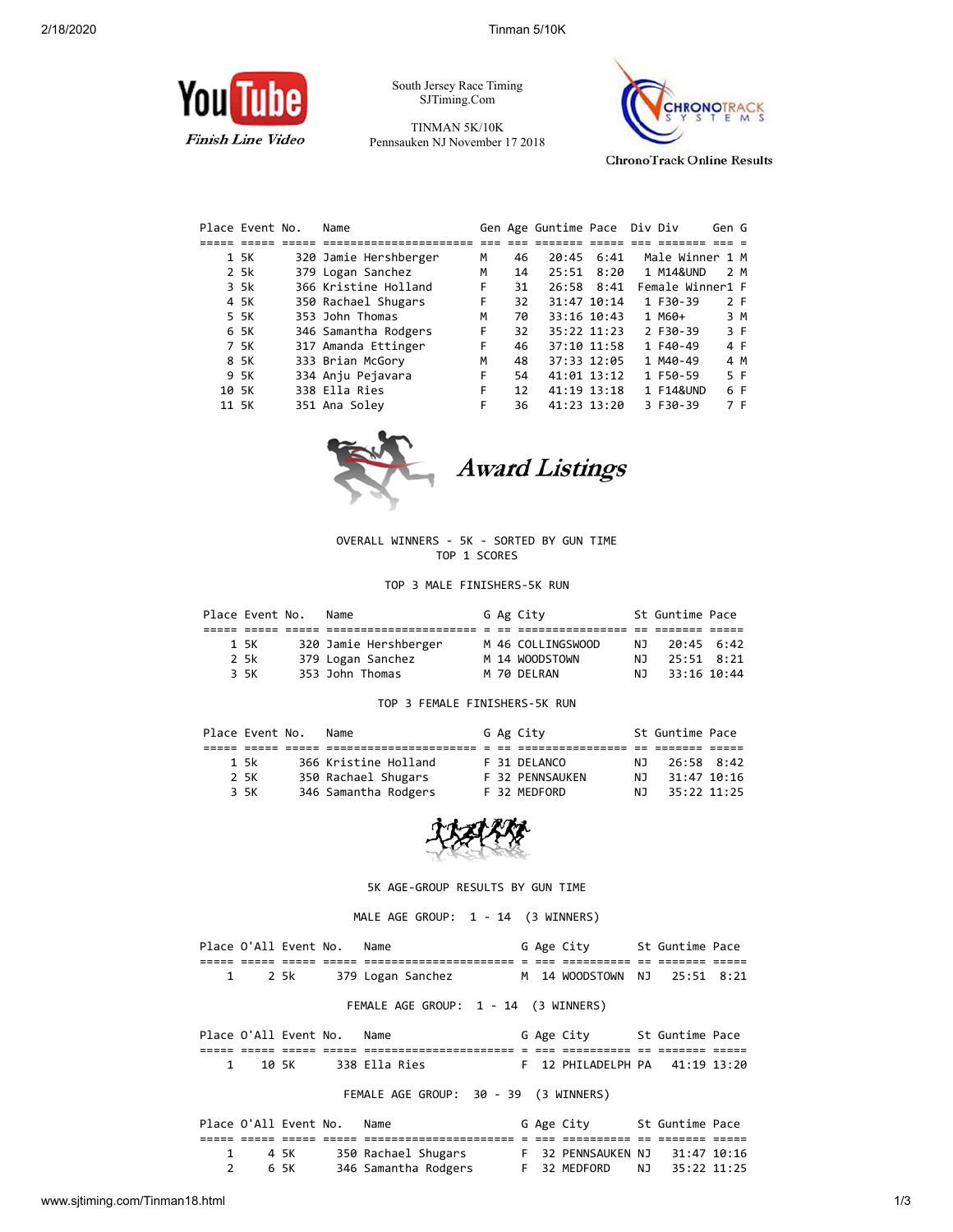### 2/18/2020 Tinman 5/10K

| 3            |        |        | 11 5K 351 Ana Soley F 36 WOODSTOWN NJ 41:23 13:21    |  |                            |                |  |
|--------------|--------|--------|------------------------------------------------------|--|----------------------------|----------------|--|
|              |        |        | MALE AGE GROUP: 40 - 49 (3 WINNERS)                  |  |                            |                |  |
|              |        |        | Place O'All Event No. Name                           |  | G Age City 5t Guntime Pace |                |  |
|              | 1 8 5K |        | 333 Brian McGory M 48 MARLTON NJ 37:33 12:07         |  |                            |                |  |
|              |        |        | FEMALE AGE GROUP: 40 - 49 (3 WINNERS)                |  |                            |                |  |
|              |        |        | Place O'All Event No. Name                           |  | G Age City 5t Guntime Pace |                |  |
|              |        |        |                                                      |  |                            |                |  |
|              | 1 7 5K |        | 317 Amanda Ettinger F 46 PALMYRA NJ 37:10 12:00      |  |                            |                |  |
|              |        |        | FEMALE AGE GROUP: 50 - 59 (3 WINNERS)                |  |                            |                |  |
|              |        |        | Place O'All Event No. Name                           |  | G Age City 5t Guntime Pace |                |  |
|              |        |        |                                                      |  |                            |                |  |
| $\mathbf{1}$ |        | 95K S  | 334 Anju Pejavara 6 6 F 54 CHERRY HIL NJ 41:01 13:14 |  |                            |                |  |
|              |        |        | MALE AGE GROUP: 60 - 99 (3 WINNERS)                  |  |                            |                |  |
|              |        |        | Place O'All Event No. Name                           |  | G Age City 5t Guntime Pace |                |  |
|              |        |        |                                                      |  |                            |                |  |
| 1            |        | 5 SK 1 | 353 John Thomas                                      |  | M 70 DELRAN                | NJ 33:16 10:44 |  |



| Place Event No. | Name                     |   |    | Gen Age Guntime Pace Div Div |      |                  | Gen G |  |
|-----------------|--------------------------|---|----|------------------------------|------|------------------|-------|--|
|                 |                          |   |    |                              |      |                  |       |  |
| 1 10K           | 299 Benjamin Rivers      | М | 26 | 41:46                        | 6:44 | Male Winner 1 M  |       |  |
| 2 10K           | 280 Lee Mooney           | М | 57 | 45:44                        | 7:22 | 1 M50-59         | 2 M   |  |
| 3 10K           | 309 Valerie Smith        | F | 51 | 47:49                        | 7:42 | Female Winner1 F |       |  |
| 4 10K           | 294 Margaret Ries        | F | 49 | 51:23                        | 8:17 | 1 F40-49         | 2 F   |  |
| 5 10k           | 385 Andrea Dolan         | F | 25 | 56:56                        | 9:11 | 1 F20-29         | 3 F   |  |
| 6 10K           | 302 Tanja Seybold        | F | 48 | 57:05                        | 9:12 | 2 F40-49         | 4 F   |  |
| 7 10K           | 265 Alyssa Jones         | F | 30 | 57:11                        | 9:13 | 1 F30-39         | 5 F   |  |
| 8 10K           | 261 Timothy Ely          | м | 31 | 58:46                        | 9:28 | 1 M30-39         | 3 M   |  |
| 9 10K           | 266 Susan Lucci          | F |    | 38 1:00:43                   | 9:47 | 2 F30-39         | 6 F   |  |
| 10 10K          | 162 Christy Beal         | F |    | 46 1:02:28 10:04             |      | 3 F40-49         | 7 F   |  |
| 11 10K          | 288 Gina Patel           | F |    | 38 1:04:23 10:22             |      | 3 F30-39         | 8 F   |  |
| 12 10K          | 289 Jennifer Poniatowicz | F |    | 23 1:16:07 12:16             |      | 2 F20-29         | 9 F   |  |
| 13 10K          | 262 Bridget Greene       | F |    | 37 1:19:22 12:47             |      | 4 F30-39         | 10 F  |  |
| 14 10K          | 260 Angeline Canullas    | F |    | 25 1:20:24 12:57             |      | 3 F20-29         | 11 F  |  |
| 15 10K          | 268 Tyler McKay          | M |    | 25 1:20:25 12:57             |      | 1 M20-29         | 4 M   |  |



Award Listings

# OVERALL WINNERS - 10K - SORTED BY GUN TIME TOP 1 SCORES

# TOP 3 MALE FINISHERS-10K RUN

|  | Place Event No. | Name                |  | G Ag City         |     | St Guntime Pace |  |
|--|-----------------|---------------------|--|-------------------|-----|-----------------|--|
|  |                 |                     |  |                   |     |                 |  |
|  | 1 10K           | 299 Benjamin Rivers |  | M 26 MOUNT LAUREL |     | NJ 41:46 6:44   |  |
|  | 2 10K           | 280 Lee Mooney      |  | M 57 MAYS LANDING | N T | 45:44 7:22      |  |
|  | 3 10K           | 261 Timothy Ely     |  | M 31 PHILADELPHIA |     | PA 58:46 9:28   |  |

# TOP 3 FEMALE FINISHERS-10K RUN

|       | Place Event No. | Name              |  | G Ag City         |     | St Guntime Pace |  |
|-------|-----------------|-------------------|--|-------------------|-----|-----------------|--|
|       |                 |                   |  |                   |     |                 |  |
| 1 10K |                 | 309 Valerie Smith |  | F 51 ROEBLING     | NJ. | 47:49 7:42      |  |
| 2 10K |                 | 294 Margaret Ries |  | F 49 PHILADELPHIA | PA  | $51:23$ $8:17$  |  |
| 3 10k |                 | 385 Andrea Dolan  |  | F 25 MT LAKES     | NJ. | 56:56 9:11      |  |